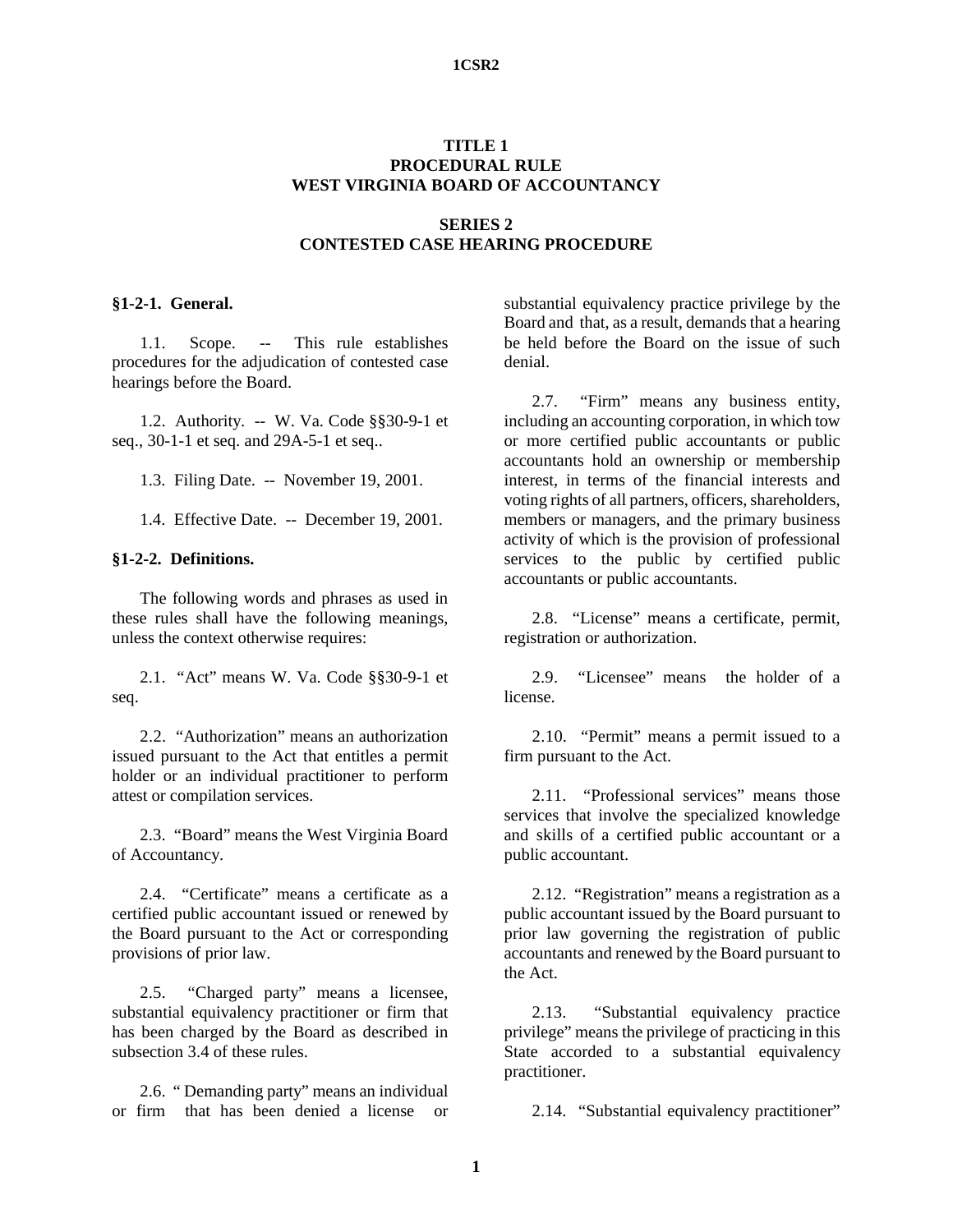means any individual holding an out-of-state certificate who has notified the Board of his or her intent to practice accountancy in this State under the provisions of the Act and has complied with the provisions of section 16 of the Act.

#### **§1-2-3. Hearing Procedures.**

3.1. Any person or firm denied a license or substantial equivalency practice privilege by the Board who believes such denial was in violation of W. Va. Code §§30-1-1 et seq. and/or 30-9-1 et seq. shall be entitled to a hearing on the action denying such license or substantial equivalency practice privilege.

3.2. Any person who desires a hearing for the reason described in subsection 3.1. of this section must present a written demand for such to the Board.

3.3. When the president of the Board or his or her authorized designee is presented with such a demand for a hearing, he or she shall schedule a hearing within forty-five (45) days of receipt by him or her of such written demand, unless postponed to a later date by mutual agreement.

3.4. Charges may be instituted against any licensee or substantial equivalency practitioner by the Board when reasonable cause exists for believing that the licensee or substantial equivalency practitioner may have engaged in conduct or be in such condition that the license or substantial equivalency practice privilege should be suspended or revoked or that the licensee or substantial equivalency practitioner should otherwise be disciplined for one or more of the grounds set forth in W. Va. Code §30-9-1 et seq. or the Board's legislative rules. Charges may be based upon information received by way of a verified written complaint filed with the Board and further information gathered by the Board in the process of investigating such complaint. Charges may also be based upon information received solely through investigative activities undertaken by the Board.

3.5. Charges instituted against a licensee or substantial equivalency practitioner as described

in subsection 3.4. of this section shall be set forth in a Complaint and Notice of hearing issued in the name of the Board . Such Complaint and Notice of Hearing shall designate the Board as the "Complainant", and shall designate the licensee or substantial equivalency practitioner involved in the proceeding as the "Respondent"; shall set out the substance of each offense charged with sufficient particularity to reasonably apprise the Respondent of the nature, time and place of the conduct or condition complained of therein; shall state the date, time and place for the hearing; and shall contain a statement of intention by the Board to appoint a hearing examiner.

3.6. Upon receipt of a demand for a hearing described in subsection 3.1. and 3.2. of this section, the president or his or her designee shall provide the demanding party with a Complaint and Notice of Hearing issued in the name of the Board . Such Complaint and Notice of Hearing shall designate the demanding party as the "Complainant", and shall designate the Board as the "Respondent"; shall set out the substance of each and every reason that the Board has denied the demanding party a license or substantial equivalency practice privilege with sufficient particularity to reasonably apprise the demanding party of the nature, time and place of the conduct or condition at issue therein; shall state the date, time and place for the hearing; and, shall contain a statement of intention by the Board to appoint a hearing examiner.

3.7. The Board may amend the charges set forth in a Complaint and Notice of Hearing as it deems proper.

3.8. A Complaint and Notice of Hearing shall be served upon the demanding party or charged party at least thirty (30) days prior to the date of the hearing. The Complaint and Notice of Hearing shall be served via certified mail, at the demanding or charged party's last known address as maintained in the records of the Board.

3.9. Upon written motion received by the Board no later than twenty (20) days prior to the date of hearing, a more definite statement of the matters charged or the reasons stated for denial of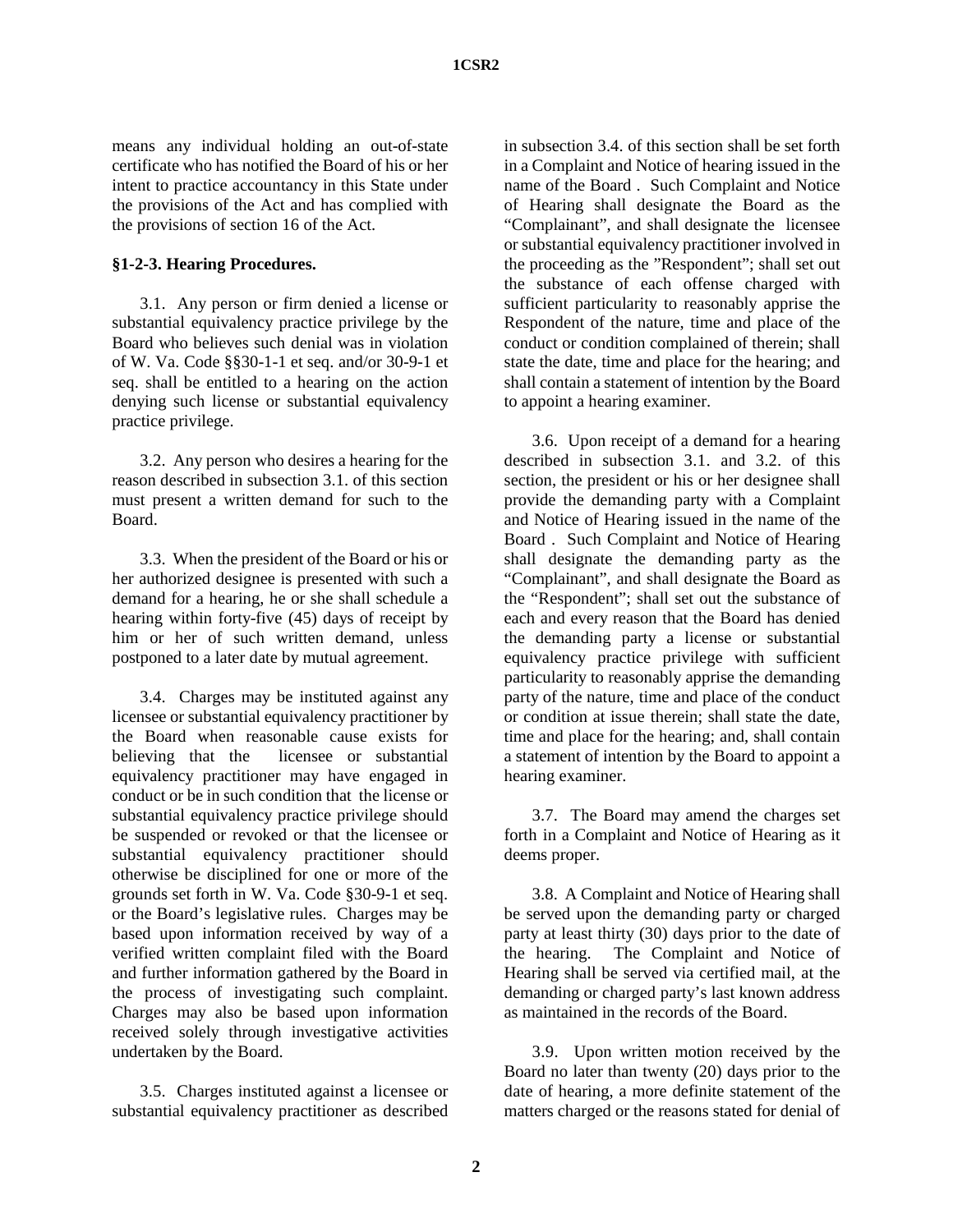the license or substantial equivalency practice privilege shall be provided to the demanding or charged party or his or her counsel, at least fifteen (15) days prior to the hearing date.

3.10. Hearings shall be conducted as follows:

(a) Any party to a hearing shall have the right to be represented by an attorney-at-law, duly qualified to practice law in the State of West Virginia.

(b) The Board may be represented by the West Virginia Attorney General's Office.

(c) Irrelevant, immaterial, or unduly repetitious evidence shall be excluded from the hearing. Furthermore, the rules of evidence as applied in civil cases in the circuit courts of this State shall be followed. However, when necessary to ascertain facts not reasonably susceptible of proof under those rules, evidence not admissible thereunder may be admitted, except where precluded by statute, if it is of a type commonly relied upon by reasonably prudent persons in the conduct of their affairs.

(d) The rules of privilege recognized by the law of this State shall be followed.

(e) Objections to evidentiary offers shall be noted in the record. Any party to the hearing may vouch for the record as to any excluded testimony or other evidence.

(f) Any party to a hearing may appear with witnesses to testify on his or her behalf; may be heard in person, by counsel or both; may present such other evidence in support of his or her position as deemed appropriate by the Board or its designated hearing examiner; and, when appropriate, may cross-examine witnesses called by the Board in support of the charges or in defense of its decision to deny the license or substantial equivalency practice privilege.

(g) The hearing shall be held at such time and place as is designated by the Board, but no hearing shall be conducted unless and until at least thirty (30) days written notice thereof has been

served upon the charged or demanding party and/or his or her attorney in person; or if he or she cannot be found, by delivering such notice at his or her usual place of abode, and giving information of its purport, to his wife or her husband, or to any other person found there who is a member of his or her family and above the age of sixteen years; or if neither his wife or her husband nor any such person can be found there, and he or she cannot be found, by leaving such notice posted at the front door of such place of abode; or if he or she does not reside in this State, such notice may be served by the publication thereof once a week for three successive weeks in a newspaper published in this State; or such notice may be served by registered or certified mail.

(h) The hearing shall be open to the general public.

(i) Members of the Board and its officers, agents and employees shall be competent to testify at the hearing as to material and relevant matters: Provided, that no member of the Board who testifies at such hearing shall thereafter participate in the deliberations or decisions of the Board with respect to the case in which he or she so testified.

(j) The hearing may be conducted by one or more Board members or by a hearing examiner appointed by the Board.

(k) A record of the hearing, including the complaint(s), if applicable, the notice of hearing, all pleadings, motions, rulings, stipulations, exhibits, documentary evidence, evidentiary depositions and the stenographic report of the hearing, shall be made and a transcript thereof maintained in the Board's files. Upon request, a copy of the transcript shall be furnished to any party at his or her expense.

(l) Documentary evidence may be received in the form of copies or excerpts or by incorporation by reference.

(m) Where a hearing is held upon the instance of the Board after charges have been brought against a licensee or substantial equivalency practitioner pursuant to subsections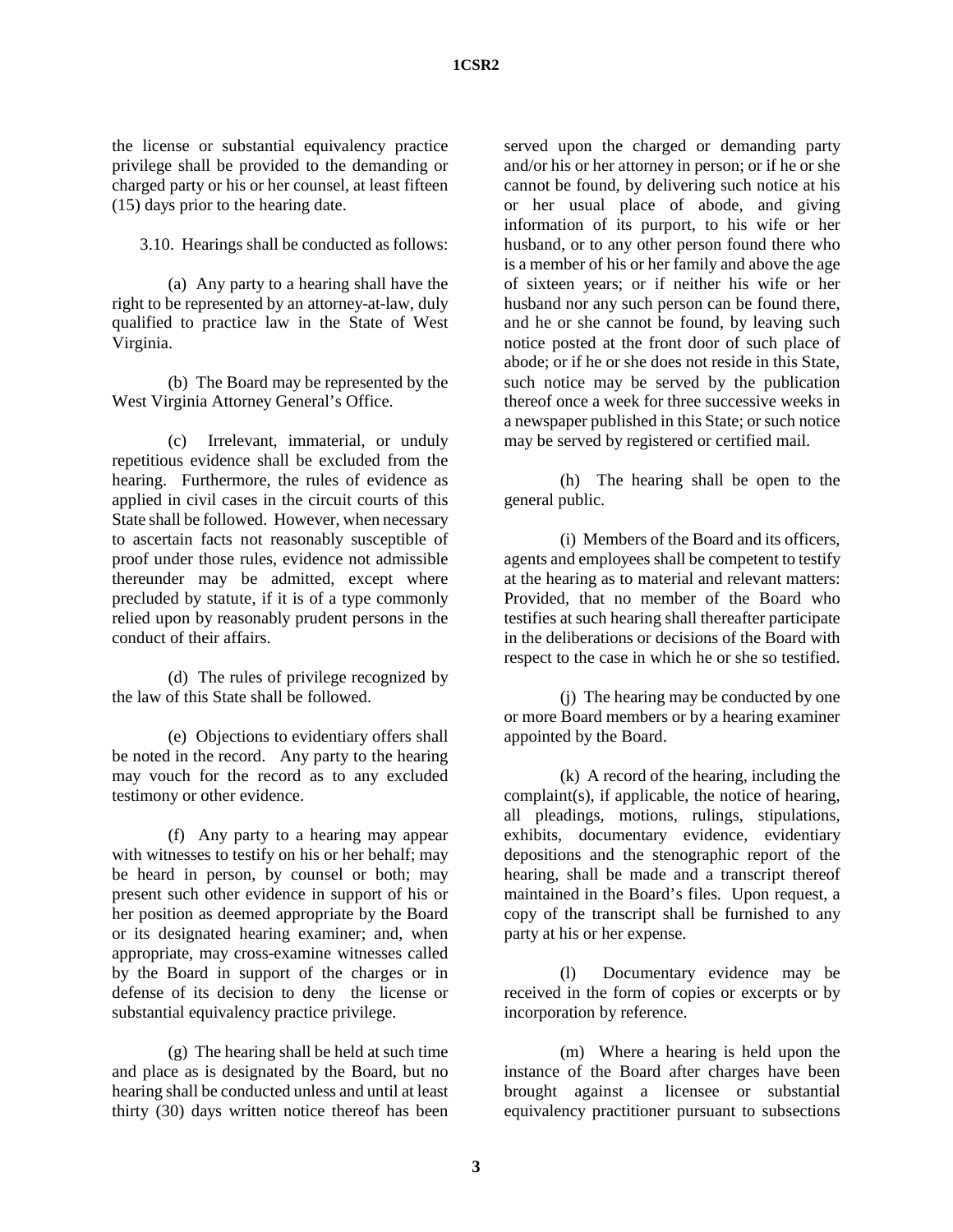3.4. and 3.5. of this section, the Board shall have the burden of proof and shall present its evidence and/or testimony in support of the charges first.

(n) Where a hearing is held upon demand under the provisions of subsections 3.1., 3.2., 3.3., and 3.6. of this section, the demanding party shall have the burden of proof and shall therefore be required to present his or her evidence first.

(o) Following the conclusion of the Board's presentation of evidence in accordance with subsection 3.10.(m) of this section, the Respondent or charged party shall have the right to submit his or her evidence in defense.

(p) Following the conclusion of the demanding party's presentation of evidence in accordance with subsection 3.10.(n) of this section, the Board shall have the right to submit its evidence in defense.

(q) The Board may call witnesses to testify in support of its decision to deny the license or substantial equivalency practice privilege or in support of the charges instituted against a licensee or substantial equivalency practitioner; may present such other evidence to support its position; and, may cross-examine witnesses called by the demanding party or charged party in support of his or her position.

(r) All parties shall have the right to offer opening and closing arguments, not to exceed ten (10) minutes for each presentation.

(s) Hearings held by the Board as a result of charges instituted against a licensee or substantial equivalency practitioner may be continued or adjourned to a later date or a different place by the Board or its designee by appropriate notice to all parties.

(t) Motions for a continuance of a hearing may be granted upon a showing of good cause. Motions for continuance must be in writing and received in the office of the Board no later than seven (7) days prior to the hearing date. In determining whether good cause exists, consideration will be given to the ability of the

party requesting the continuance to proceed effectively without a continuance. A motion for a continuance filed less than seven (7) days from the date of hearing shall be denied unless the reason for the motion could not have been ascertained earlier. Motions for continuance filed prior to the date of hearing may be ruled on by the Executive Secretary or Assistant Executive Secretary of the Board or designated hearing examiner. All other motions for continuance shall be ruled on by the Board member(s) or the hearing examiner presiding over the hearing.

(u) All motions related to a case set for hearing before the Board, except motions for continuance and those made during the hearing, shall be in writing and shall be received in the office of the Board at least ten (10) days before the hearing. Prehearing motions shall be heard at a prehearing conference or at the hearing prior to the commencement of testimony. The Board member(s) or the hearing examiner presiding at the hearing shall hear the motions and the response from the non-moving party and shall rule on such motions accordingly.

# **§1-2-4. Transcription of Testimony and Evidence.**

4.1. All testimony, evidence, arguments and rulings on the admissibility of testimony and evidence shall be recorded by stenographic notes and characters or by mechanical means.

4.2. All recorded materials shall be transcribed. The Board shall have the responsibility to make arrangements for the transcription of the recorded testimony and evidence.

4.3. Upon the motion of the Board or any party assigning error or omission in any part of any transcript, the Board or its appointed hearing examiner shall settle all differences arising as to whether such transcript truly discloses what occurred at the hearing and shall direct that the transcript be corrected and/or revised as appropriate so as to make it conform to the truth.

4.4. A transcript of the hearing shall be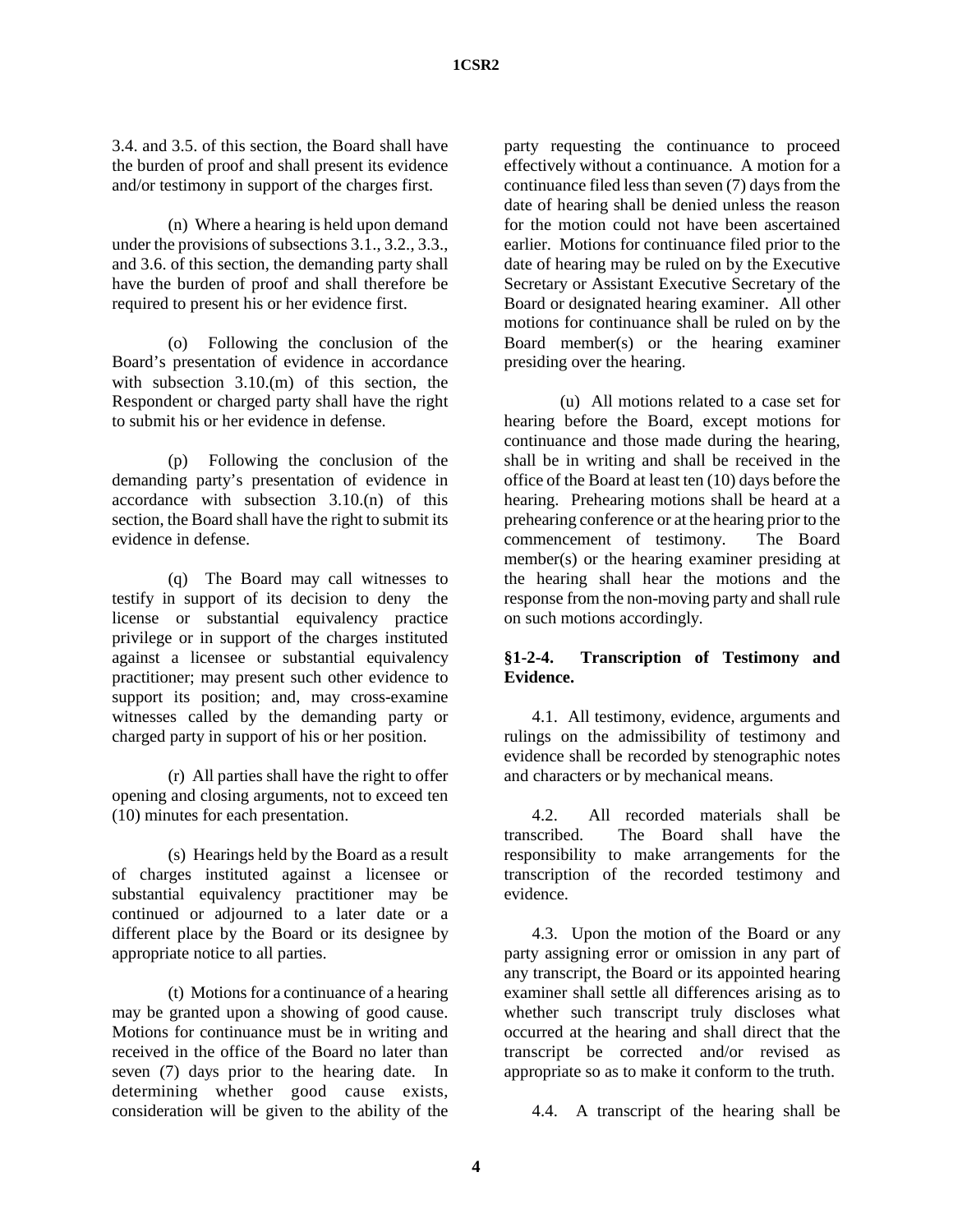provided to all members of the Board for review at least ten (10) days before the vote is taken on its decision in any case involving the denial of a license or substantial equivalency practice privilege or the discipline of a licensee or substantial equivalency practitioner.

## **§1-2-5. Submission of Proposed Findings of Fact and Conclusions of Law.**

5.1. Any party may submit proposed findings of fact and conclusions of law at a time and manner designated by the Board or its duly appointed hearing examiner.

### **§1-2-6. Hearing Examiner.**

6.1. The Board may appoint a hearing examiner who shall be empowered to subpoena witnesses and documents, administer oaths and affirmations, examine witnesses under oath, rule on evidentiary matters, hold conferences for the settlement or simplification of issues by consent of the parties, cause to be prepared a record of the hearing so that the Board is able to discharge its functions and otherwise conduct hearings as provided in §1-2-3.10 herein.

6.2. Hearing examiners appointed by the Board are not authorized or empowered to grant, suspend or revoke any license or substantial equivalency practice privilege or otherwise discipline any licensee or substantial equivalency practitioner.

6.3. The hearing examiner shall prepare recommended findings of fact and conclusions of law for submission to the Board. The Board may adopt, modify or reject such findings of fact and conclusions of law.

### **§1-2-7. Conferences; Informal Disposition of Cases.**

7.1. At any time prior to the hearing or thereafter, the Board, its designee or its duly appointed hearing examiner may hold conferences for the following purposes:

(a) To dispose of procedural requests,

prehearing motions or similar matters;

(b) To simplify or settle issues by consent of the parties; or

(c) To provide for the informal disposition of cases by stipulation or agreement.

7.2. The Board or its appointed hearing examiner may cause such conferences to be held on its own motion or by the request of a party.

7.3. The Board may also initiate or consider stipulation or agreement proposals with regard to the informal disposition of cases and may enter into such stipulations and/or agreements without conference.

### **§1-2-8. Depositions.**

8.1. Evidentiary depositions may be taken and read or otherwise included into evidence as in civil actions in the circuit courts of this State.

#### **§1-2-9. Subpoenas.**

9.1. Subpoenas to compel the attendance of witnesses and subpoenas duces tecum to compel the production of documents may be issued by the Board, its Executive Secretary, its Assistant Executive Secretary, and by the hearing examiner appointed by the Board. Such subpoenas shall be issued pursuant to W. Va. Code §29A-5-1(b).

9.2. Written requests by a party for the issuance of subpoenas or subpoenas duces tecum as provided in subsection 9.1. of this section must be received by the Board no later than ten (10) days before a scheduled hearing. Any party requesting the issuance of subpoenas or subpoenas duces tecum shall see that they are properly served in accordance with W. Va. Code §29A-5-1(b).

### **§1-2-10. Orders.**

10.1. Any final order entered by the Board following a hearing conducted pursuant to these rules shall be made pursuant to the provisions of W. Va. Code §§29A-5-3 and 30-1-8(d). Such orders shall be entered within forty-five (45) days